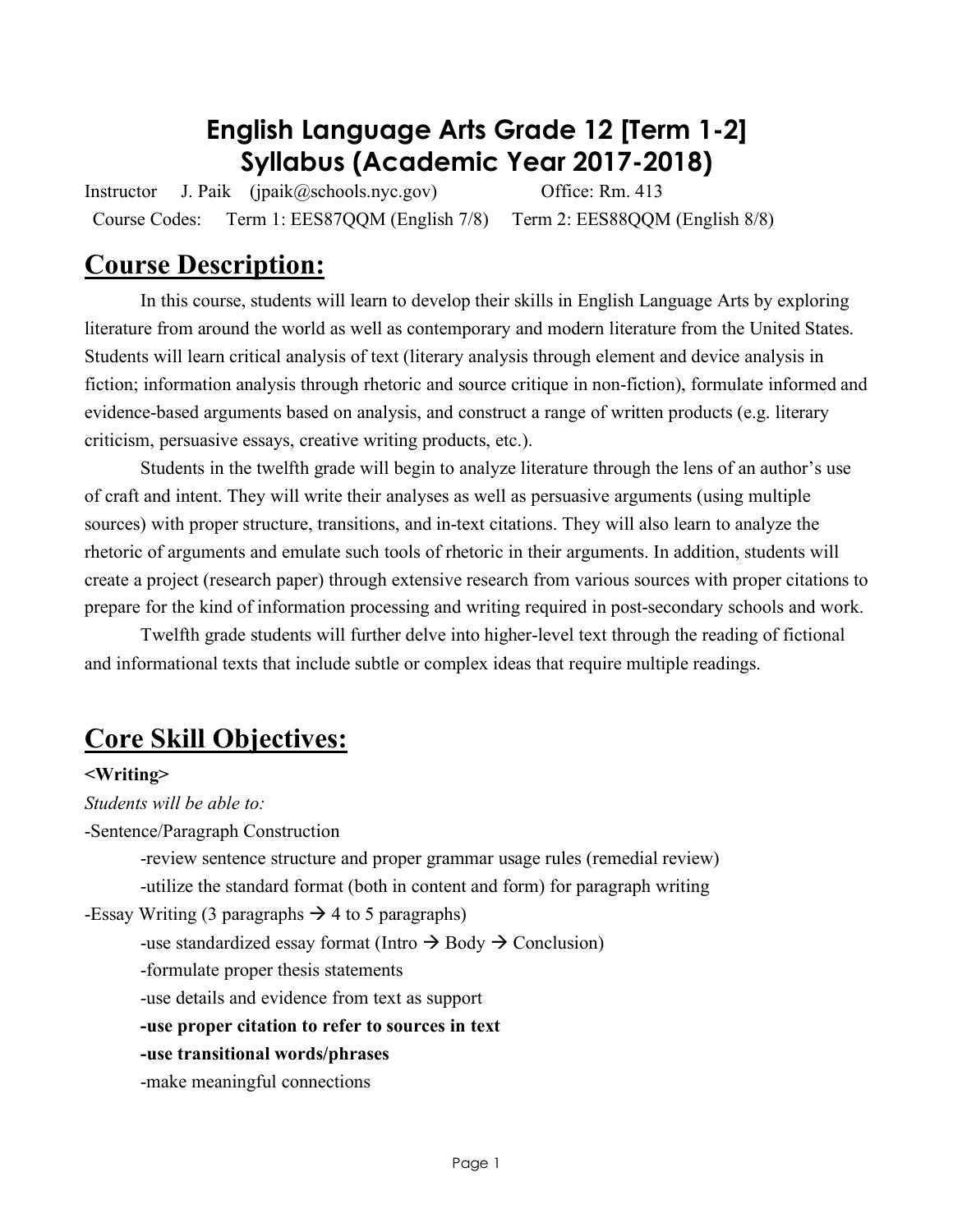## **-write various types of essays (e.g. literary analysis, expository, argumentative, compare and contrast, etc.)**

-Editing/Proofreading Skills

-follow the writing process using multiple editing stages (i.e. from initial draft to final draft) -improve upon their grammar, vocabulary usage, and structural integrity in writing by identifying areas for improvement

**-self-edit and peer review**

#### **<Discussion and Listening>**

#### *Students will be able to:*

-discuss and debate various topics connected with the text using support from the text

-vocalize connections between the classroom text and self, world, or another text

## **-interact with others (staff/students) by recalling, synthesizing, inferring and arguing for/against ideas verbally**

#### **<Reading>**

*Students will be able to:*

-learn best practices reading through teacher-led read-aloud and guided reading sessions (e.g. habits of good readers, reading strategies)

### **-independently read certain leveled text with accompanying guiding questions that aid comprehension**

-demonstrate comprehension and analysis through guiding questions, essay composition, and discussions

-perform literary criticism through analysis of literary elements and devices

#### **-determine the author's intent and craft and discuss their efficacy**

#### **<Vocabulary Development>**

*Students will be able to:*

-define, identify and utilize literary terms (e.g. thesis statement, alliteration, metaphor, simile, conflict, story arc, et cetera, as described below)

-define and recall text-specific vocabulary through context clues and definitions

-build scope of grade level-specific vocabulary through workbooks and activities

#### **-discern the nuances and multiple meanings of words**

#### **<Logic and Argument>**

*Students will be able to:*

-use logic and rhetoric to make arguments or ideas more effective

-understand the concepts of (and utilize) sequential logic, deductive logic, etc.

**<Literary Terms and Vocabulary>**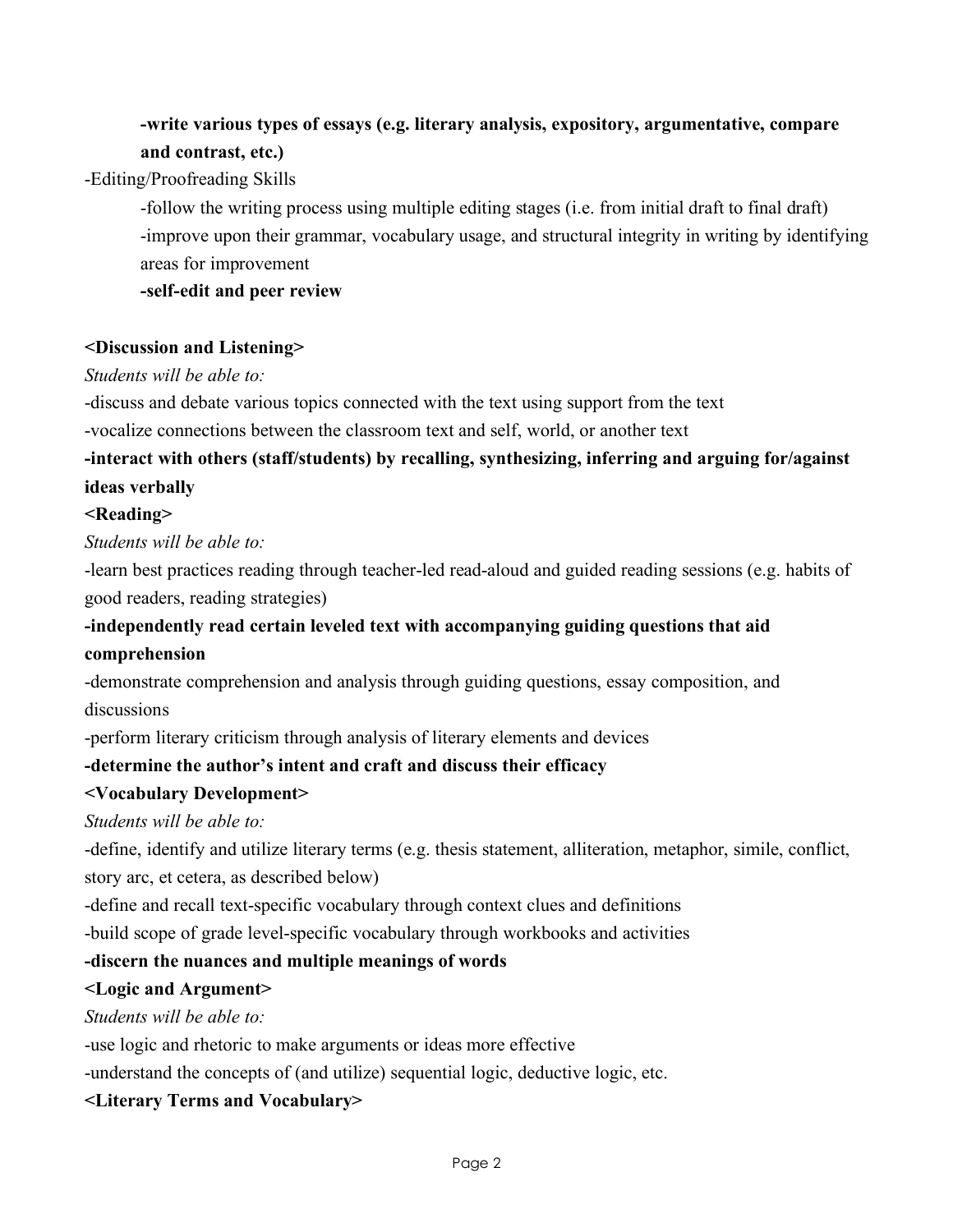Students will identify, interpret, and/or utilize the following literary terms throughout the course: -Metaphor, simile, alliteration, imagery, onomatopoeia, themes, **motifs**, story arc, plot, characterization, **personification**, conflict (**internal conflict** and **external conflict**), habits of good readers (visualize – summarize – predict – relate), flashback, foreshadow, setting, thesis statement, **meta-narrative**, chronological narrative, protagonist, antagonist, text, synonyms, antonyms, **inter-textual connections**, literal language, **figurative language**, etc.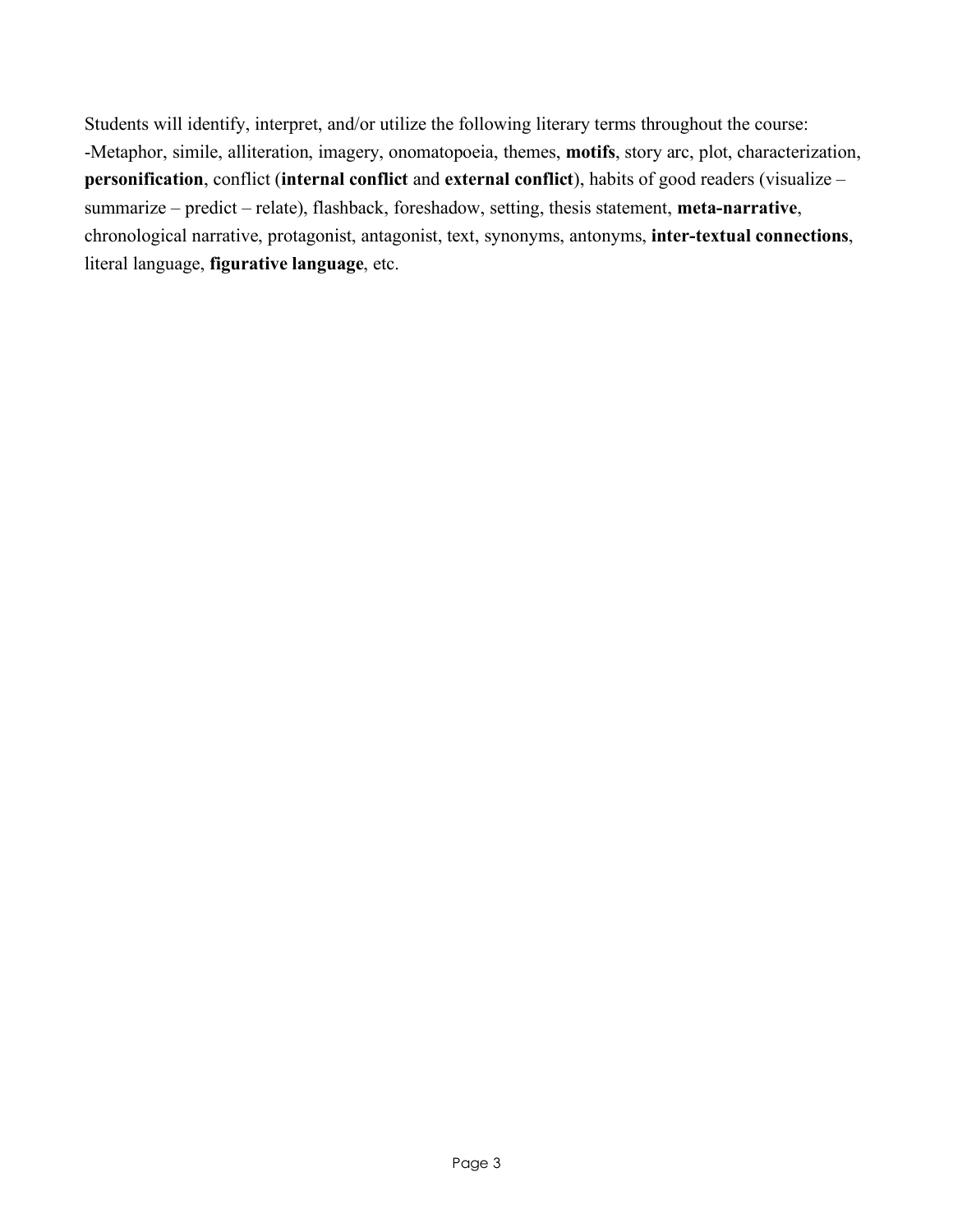## **Outline / Map of Standards-Linked Skill Sets Covered in this Course**

Course objectives will progress from top to bottom for each of the Titled Skill Sets

### **Reading Text**

| <b>Reading Comprehension Skills Covered in Term 1</b> |                                                                                                |  |  |  |  |
|-------------------------------------------------------|------------------------------------------------------------------------------------------------|--|--|--|--|
| $R1.11 - 12.1$                                        | Read closely for textual details<br>$\bullet$                                                  |  |  |  |  |
| RI.11-12.2                                            | Annotate texts to support comprehension and analysis<br>٠                                      |  |  |  |  |
| RI.11-12.3                                            | Analyze the impact of style and content on the text<br>٠                                       |  |  |  |  |
| $R1.11 - 12.4$                                        | Engage in productive evidence-based discussions about text<br>$\bullet$                        |  |  |  |  |
| RI.11-12.5                                            | Collect and organize evidence from texts to support analysis in writing<br>$\bullet$           |  |  |  |  |
| RI.11-12.6                                            | Independently read and annotate text in preparation for evidence-based discussion<br>$\bullet$ |  |  |  |  |
| $W.11 - 12.2$ .a-f                                    | Make claims about texts using specific textual evidence<br>٠                                   |  |  |  |  |
|                                                       | Use vocabulary strategies to define unknown words<br>٠                                         |  |  |  |  |
| $W.11 - 12.3$ .a-e.f                                  | Write informative texts to convey complex ideas<br>$\bullet$                                   |  |  |  |  |
| $W.11-12.4$                                           | Write narratives to develop real experiences or events<br>٠                                    |  |  |  |  |
| $W.11 - 12.5$                                         |                                                                                                |  |  |  |  |
|                                                       |                                                                                                |  |  |  |  |

## **Reading Comprehension Skills Covered in Term 2**

| $W.11 - 12.9 b$    | Independently practice the writing process outside of class<br>$\bullet$                                 |  |  |  |  |  |
|--------------------|----------------------------------------------------------------------------------------------------------|--|--|--|--|--|
| SL.11-12.1.a-c     | Practice speaking and listening skills in preparation for a college interview<br>$\bullet$               |  |  |  |  |  |
| SL.11-12.4         | Trace the development of ideas over the course of the text<br>$\bullet$                                  |  |  |  |  |  |
| SL.11-12.6         | Examine the use and refinement of a key term over the course of the text<br>$\bullet$                    |  |  |  |  |  |
| $L.11 - 12.1$      | Delineate and evaluate the reasoning in a text<br>$\bullet$                                              |  |  |  |  |  |
|                    | Paraphrase and quote relevant evidence from texts<br>٠                                                   |  |  |  |  |  |
| $L.11 - 12.2 b$    |                                                                                                          |  |  |  |  |  |
| $L.11 - 12.3$      | Independently preview texts in preparation for supported analysis<br>٠                                   |  |  |  |  |  |
| $L.11 - 12.4$ .a-c | Independently develop questions for further textual analysis<br>٠                                        |  |  |  |  |  |
|                    | Use rubrics and checklists for self-assessment of participation in discussion<br>$\bullet$               |  |  |  |  |  |
| $L.11-12.5a$       |                                                                                                          |  |  |  |  |  |
| CCRA.R.8           | Practice speaking and listening skills in preparation for a dramatic reading<br>$\bullet$<br>performance |  |  |  |  |  |
| CCRA.R.9           |                                                                                                          |  |  |  |  |  |
|                    |                                                                                                          |  |  |  |  |  |
|                    |                                                                                                          |  |  |  |  |  |

#### **Writing / Speaking and Listening**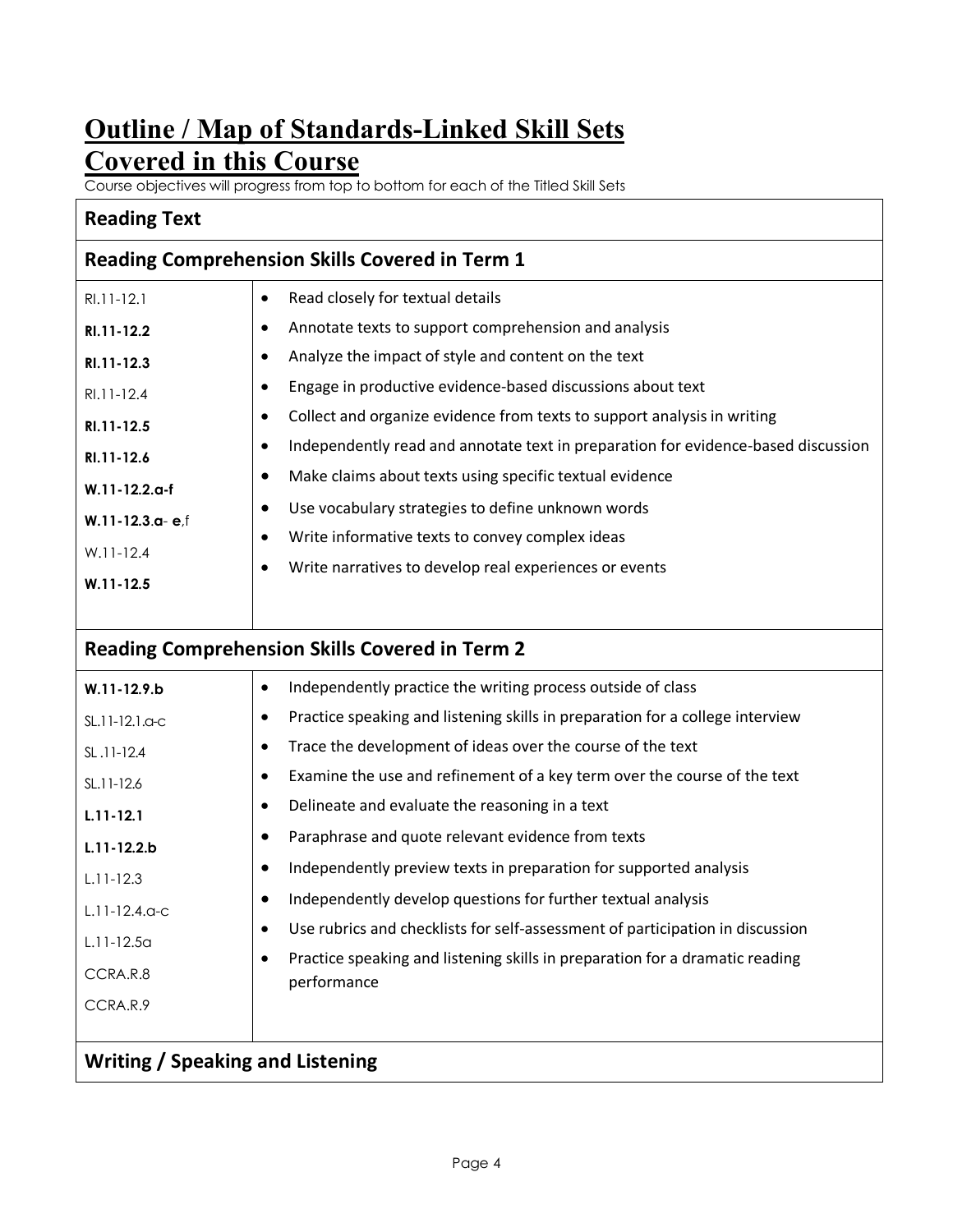| <b>Writing &amp; Discussion Skills Covered in Term 1</b> |                                                                                                                                                                                                   |  |  |  |  |
|----------------------------------------------------------|---------------------------------------------------------------------------------------------------------------------------------------------------------------------------------------------------|--|--|--|--|
| W.11-12.3.a-f                                            | Write an effective introduction to a narrative essay<br>$\bullet$                                                                                                                                 |  |  |  |  |
| $W.11 - 12.4$                                            | Write an effective conclusion to a narrative essay<br>$\bullet$                                                                                                                                   |  |  |  |  |
| $W.11-12.5$                                              | Incorporate a range of narrative techniques, such as dialogue, pacing, description,<br>٠<br>and reflection                                                                                        |  |  |  |  |
| $W.11-12.6$                                              | Sequence events so that they build on one another to create a whole and build<br>$\bullet$<br>toward a particular tone and outcome (e.g., a sense of mystery, suspense, growth,<br>or resolution) |  |  |  |  |
| <b>Writing &amp; Discussion Skills Covered in Term 2</b> |                                                                                                                                                                                                   |  |  |  |  |
| $SL.11-12.4$                                             | Use precise words and phrases, telling details, and sensory language<br>٠                                                                                                                         |  |  |  |  |
| SL.11-12.6                                               | Engage in constructive peer-review of narrative essays                                                                                                                                            |  |  |  |  |
| $L.11 - 12.1$                                            | Produce writing that is appropriate to task, purpose, and audience<br>$\bullet$                                                                                                                   |  |  |  |  |
| L.11-12.2.a-b                                            | Practice speaking and listening skills in preparation for a college interview<br>$\bullet$                                                                                                        |  |  |  |  |
| $SL.11-12.1.c$                                           |                                                                                                                                                                                                   |  |  |  |  |
| SL.11-12.4                                               |                                                                                                                                                                                                   |  |  |  |  |
| SL.11-12.6                                               |                                                                                                                                                                                                   |  |  |  |  |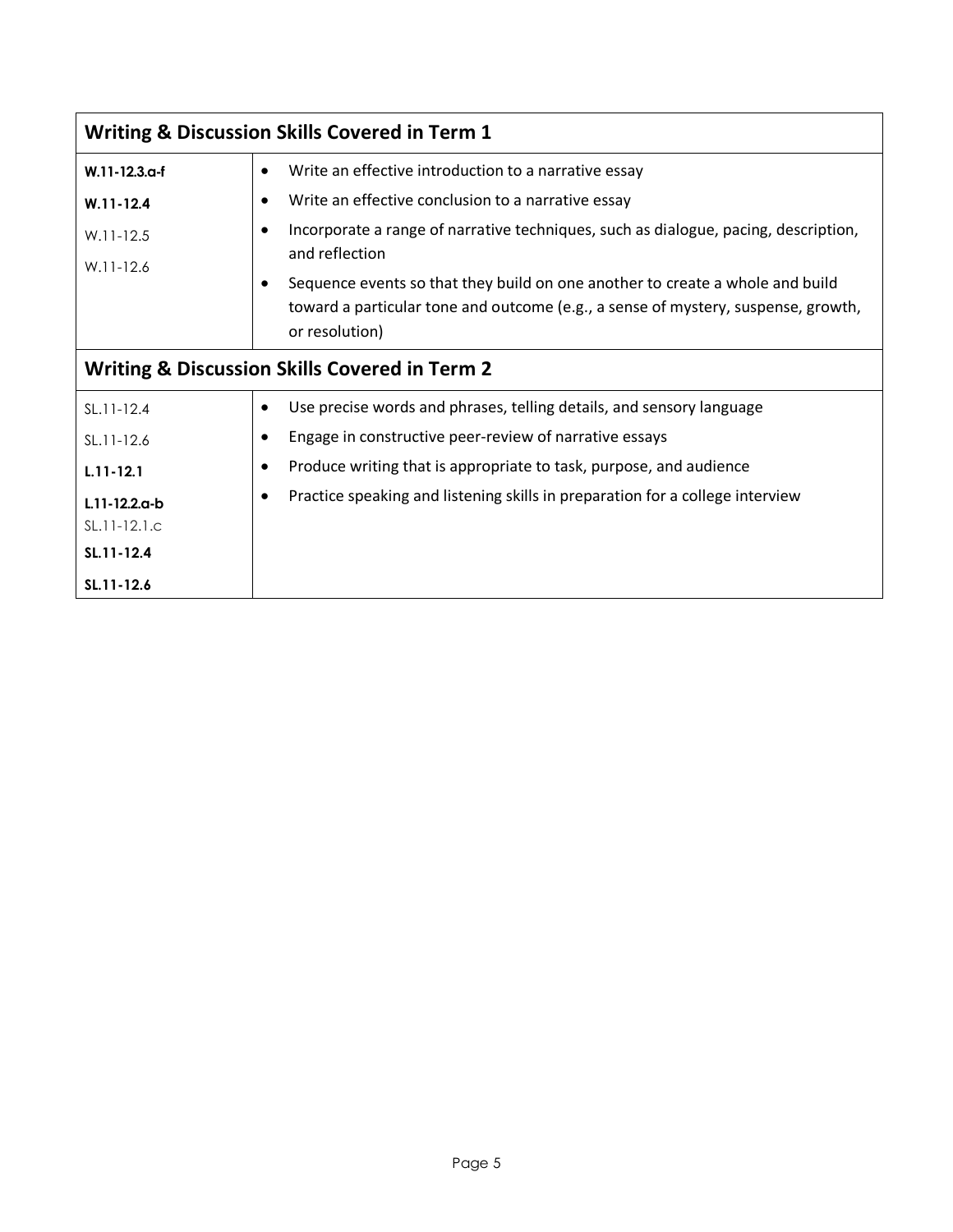## **Core Text Sample List:**

#### **Asian Literature**

Lao Tzu

Sun Tzu Haiku Poetry

Modern/Contemporary Asian/

Asian American Literature

Li-Young Li

Haruki Murakami

Rabindranath Tagore

Jalaladdin Rumi

#### **South American (Latin) Literature**

- Gabriel Garcia Marquez
- Isabel Allende

Federico Garcia Lorca

Junot Diaz

Nuyorican Poets Movement

Mario Vargas Llosa

### **African/Middle Eastern Literature**

African Oral History/Myth

Chinua Achebe

Ishmael Beah

Nelson Mandela

1001 Arabian Nights

### **Russian/Eastern European Literature**

Leo Tolstoy Fodor Dostoyevsky

Anton Chekhov

Franz Kafka

### **Contemporary/ Modern American Literature**

F. Scott Fitzgerald Ernest Hemingway J.D. Salinger Shirley Jackson Flannery O'Connor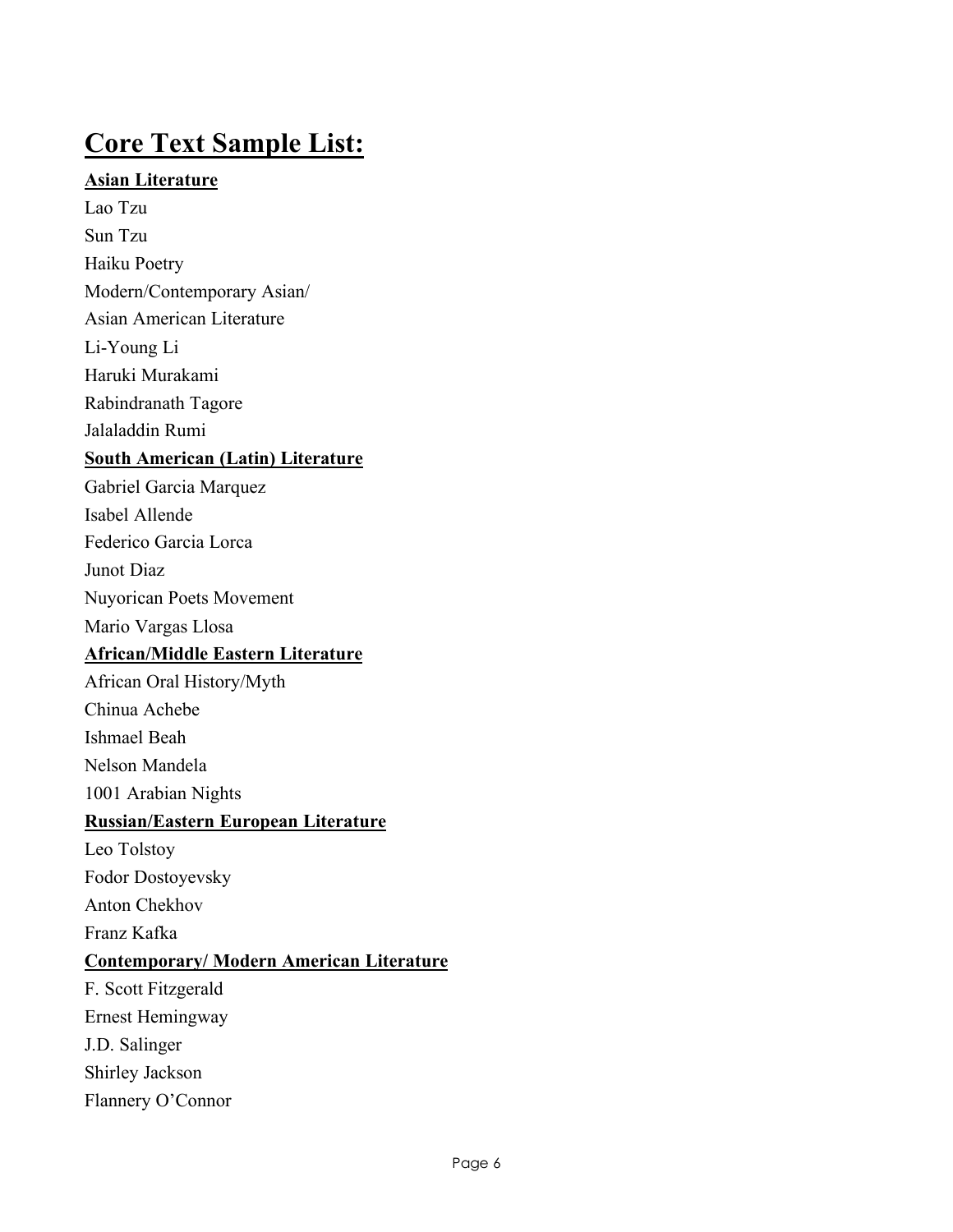Joyce Carole Oates Ralph Ellison Junot Diaz Sandra Cisneros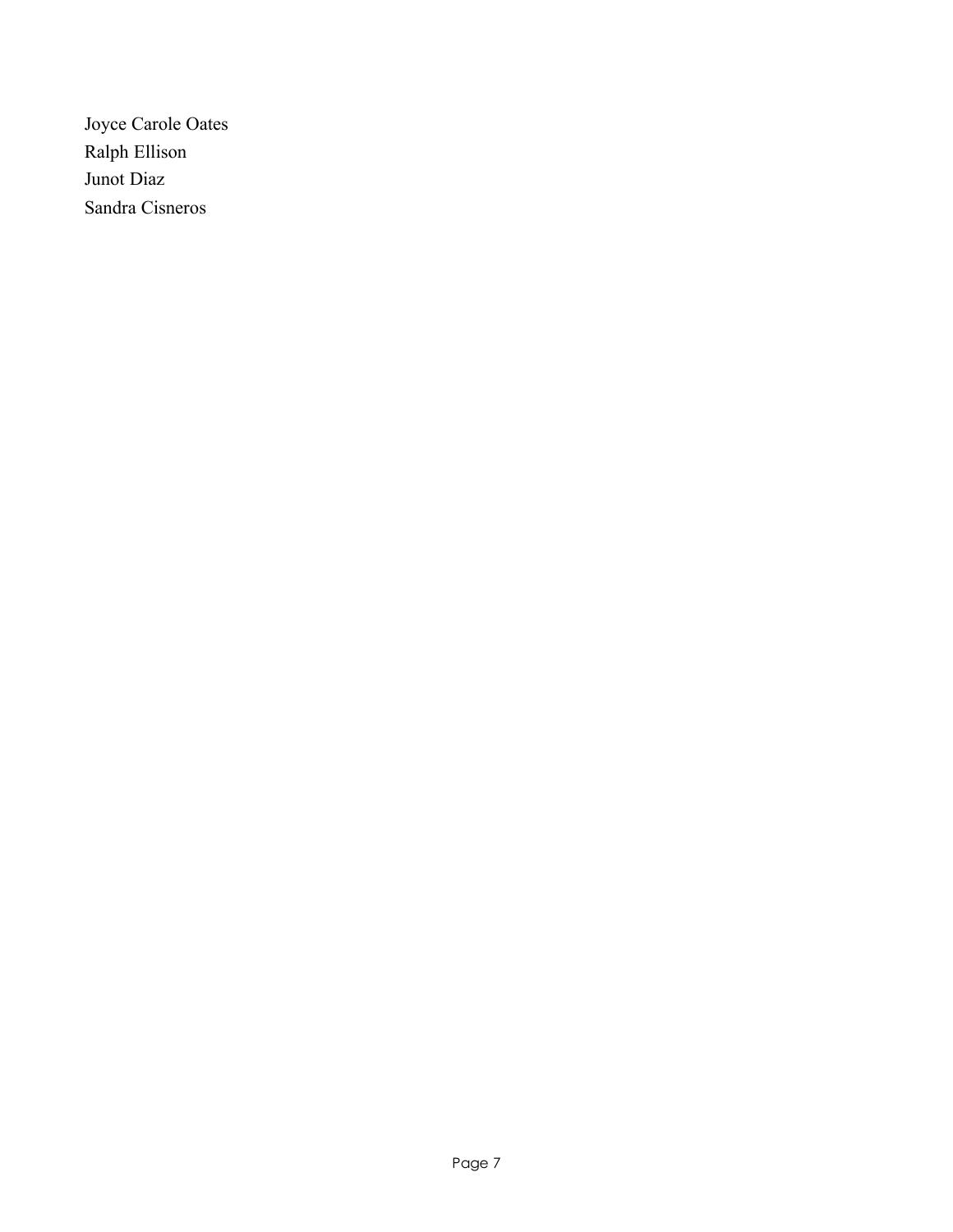## **Rubrics:**

#### **<Class Participation Rubric>**

### **Grade of 2**

-Student actively engages the material/discussions meaningfully and on a consistent basis. -Student completes their classwork on time.

#### **Grade of 1**

-Student is not engaged or distracts others from instruction.

OR

-Student is not completing their classwork on time.

#### **Grade of 0**

-Student is a constant disruption to others without engaging class / is excessively absent or late. AND

-Student is not completing their classwork on time.

#### **<Short Answer / Paragraph Response Rubric>**

|                                                                           | 4 (Exemplary)                                                          | 3 (Accomplished)                                                     | 2 (Developing)                                                                          | 1 (Beginning)                                                                            |
|---------------------------------------------------------------------------|------------------------------------------------------------------------|----------------------------------------------------------------------|-----------------------------------------------------------------------------------------|------------------------------------------------------------------------------------------|
| <b>AREA 1:</b><br>I answered the<br>writing<br>prompt/question            | accurately and<br>clearly                                              | somewhat accurately<br>and clearly                                   | not quite<br>accurately<br>and clearly, with<br>some distracting/<br>irrelevant details | not at all accurately<br>and/or clearly                                                  |
| <b>AREA 2:</b><br>I have a main<br>point                                  | that is clear and to<br>the point                                      | that is somewhat<br>clear<br>and to the point                        | that is not quite<br>clear and to the<br>point                                          | that is completely<br>unclear and off the<br>point                                       |
| <b>AREA 3:</b><br>My supporting<br>details                                | effectively backs<br>up the main point                                 | somewhat<br>effectively<br>backs up the main<br>point                | not quite<br>effectively<br>backs up the main<br>point                                  | does not relate to<br>the main point at all                                              |
| <b>AREA 4:</b><br>I provide                                               | enough details<br>without<br>distracting/<br>irrelevant<br>information | some details with<br>a few distracting/<br>irrelevant<br>information | little details with<br>distracting/<br>irrelevant<br>information                        | very little details<br>with irrelevant<br>information                                    |
| <b>AREA 5:</b><br>In terms of<br>spelling,<br>punctuation, and<br>grammar | I've made no<br>mistakes                                               | I've made some<br>mistakes $(2-3$ errors)                            | I've made many<br>mistakes (4-6)<br>errors)                                             | I've made too many<br>mistakes that gets<br>in the way of<br>understanding my<br>writing |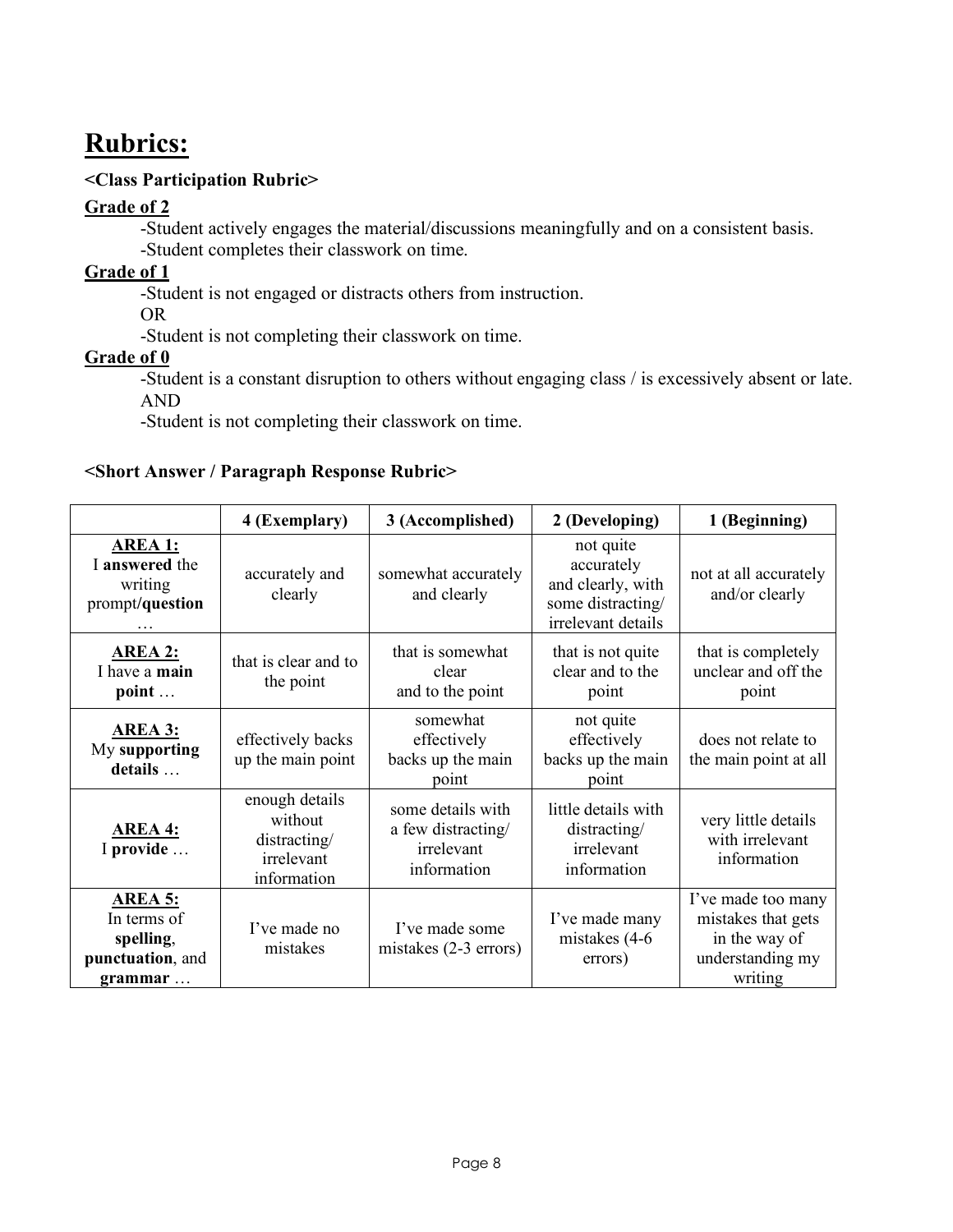#### **<Essay Writing Guide>**

Portions of the grade will be deducted for errors or deviations from the following essay format *only in* 

#### *the final drafts.*

Introduction

-Introduce the subject

-Provide background information

-Thesis statement

Body

-Explain the thesis

-Use specific examples or details from the text to support your points

Conclusion

-Reiterate the thesis

-Conclude by connecting to universal ideas and experiences or by making recommendations.

#### **<Essay Rubric>**

| Addressing the     | Responses have a      | Responses may         | Responses are          | Responses do not       |
|--------------------|-----------------------|-----------------------|------------------------|------------------------|
| Question           | definite idea that is | mostly answer the     | correct/sensible in    | relate to the question |
|                    | complete and          | question in a simple  | themselves but do      | and/or may not make    |
|                    | addresses the         | manner                | not directly relate to | logical sense          |
|                    | question              |                       | the question           |                        |
| Evidence / Support | Responses are         | Responses are         | Responses may be       | Main idea is not       |
|                    | backed by             | backed by             | backed by evidence     | supported by any       |
|                    | evidence/details that | evidence/details that | that is not directly   | evidence/backed by     |
|                    | directly and          | provides adequate     | related to the main    | evidence that is       |
|                    | convincingly          | support               | point                  | completely unrelated   |
|                    | supports the main     |                       |                        |                        |
|                    | point                 |                       |                        |                        |
| Structure          | I have a definite     | I have some           | I have some parts      | I have only a          |
|                    | intro, several body   | structural            | missing from the       | paragraph or two       |
|                    | paragraphs, and a     | irregularities but it | essay that confuse     | with no structure      |
|                    | conclusion            | doesn't confuse the   | the reader             |                        |
|                    |                       | reader                |                        |                        |
| Writing            | I have made 0-2       | I have made several   | I have made several    | I have too many        |
| Conventions        | grammatical           | mistakes, but not     | mistakes that          | mistakes that makes    |
|                    | mistakes that don't   | enough to confuse     | confuses the reader    | the writing            |
|                    | confuse the reader    | the reader            |                        | incomprehensible       |